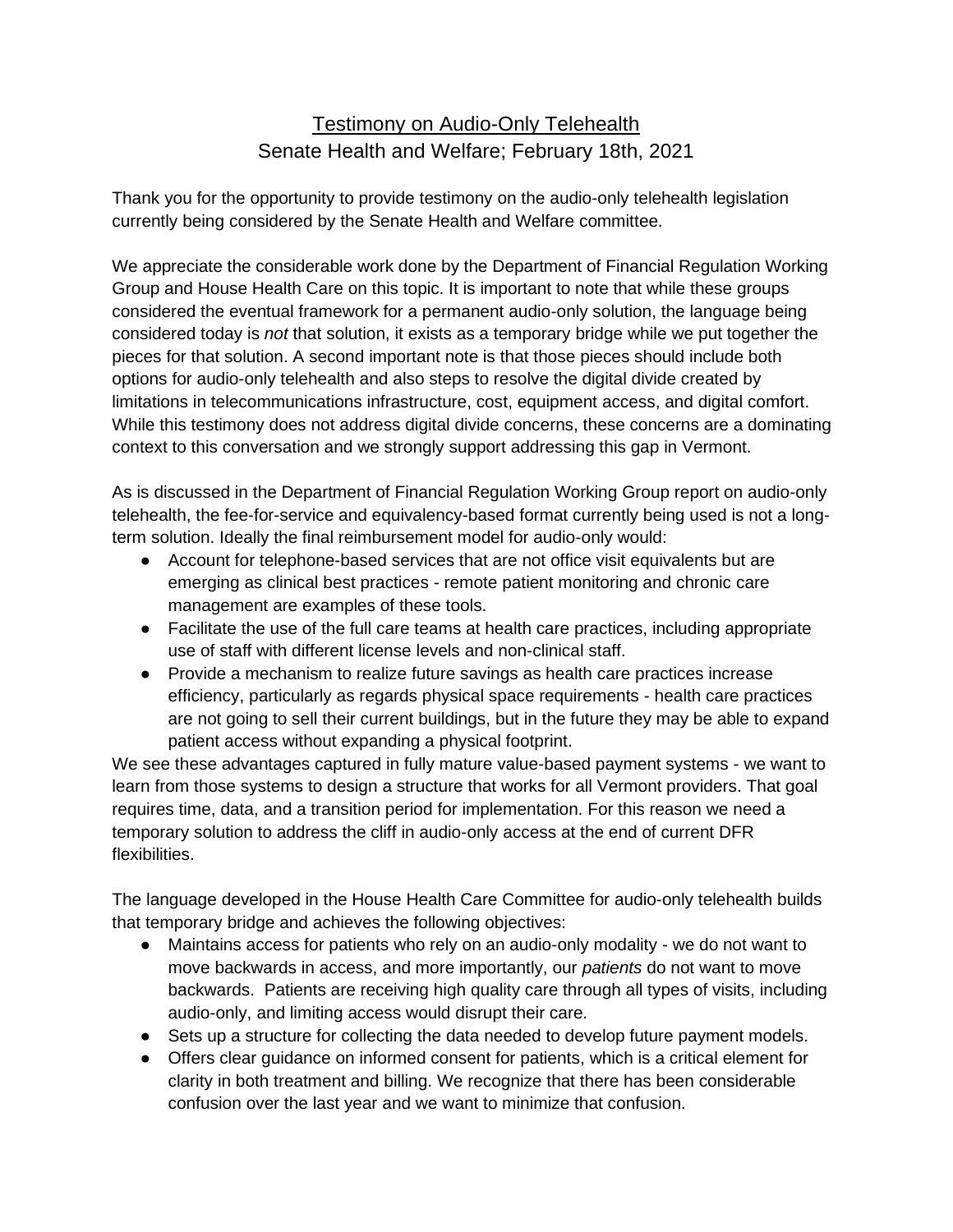- Maintains "triage call" codes so that health care practices can determine appropriate next steps for patients *without* requiring a full office visit - note that there is not a patient cost share associated with these codes for Medicaid and Commercial insurance, and they cannot be billed in connection with other services (for example, if a patient has an office visit, this code does not add on additional check-in costs).
- Provides stability to health care practices who went through a very disruptive literally catastrophic - transition to remote care in March of 2020 and are seeking equilibrium while continuing to address COVID-19 related disruptions.

The reimbursement guidance considered here *does not* replace the other guardrails that currently exist for medical practice. Practitioners still must reach the same standard of care for serving patients, they are not held to a lesser standard by using the audio-only modality. Patients must be informed about the treatment and its modality and consent to the treatment plan, including consent to billing. Billing still begins with the service type, as described by common coding, the proposed parity language does not invent a new class of service. An episode of care remains a single episode of care - for example, calling a nurse for clarification on instructions is still the same process it always was, not a new service because a telephone is used. Regulations on prescribing controlled substances remain in effect. Medical malpractice rules and codes of ethics similarly remain in effect.

Below are a few examples of the types of guardrails in place outside of this telehealth statute. In the interest of length this illustrates with detail some of the examples cited in the committee hearing but does not include exhaustive examples:

# **Rule Governing the Prescribing of Opioids for Pain**

[https://www.healthvermont.gov/sites/default/files/documents/pdf/Opioid%20Prescribing%](https://www.healthvermont.gov/sites/default/files/documents/pdf/Opioid%20Prescribing%20Rule%202.1.19.pdf) [20Rule%202.1.19.pdf](https://www.healthvermont.gov/sites/default/files/documents/pdf/Opioid%20Prescribing%20Rule%202.1.19.pdf)

### 6.0 Prescribing Opioids for Chronic Pain

The following section outlines requirements for prescribing Schedule II, III or IV opioids for chronic pain (pain lasting longer than 90 days). If the provider is prescribing to the patient for the first time during a course of treatment, the Universal Precautions in Section 4.0 also apply.

The requirements in this section apply to patients who are receiving an opioid for the treatment of chronic pain.

6.1 Screening, Evaluation, and Risk Assessment

6.1.1 The prescriber shall conduct and document a thorough medical evaluation and physical examination as part of the patient's medical record when prescribing opioids for chronic pain.

# **From the Board of Medical Practice - Prescribing (general)**

[https://www.healthvermont.gov/sites/default/files/documents/2016/12/BMP\\_Policies\\_Ver](https://www.healthvermont.gov/sites/default/files/documents/2016/12/BMP_Policies_Vermont%20Telemedicine%20Policy_05062015%20.pdf) [mont%20Telemedicine%20Policy\\_05062015%20.pdf](https://www.healthvermont.gov/sites/default/files/documents/2016/12/BMP_Policies_Vermont%20Telemedicine%20Policy_05062015%20.pdf)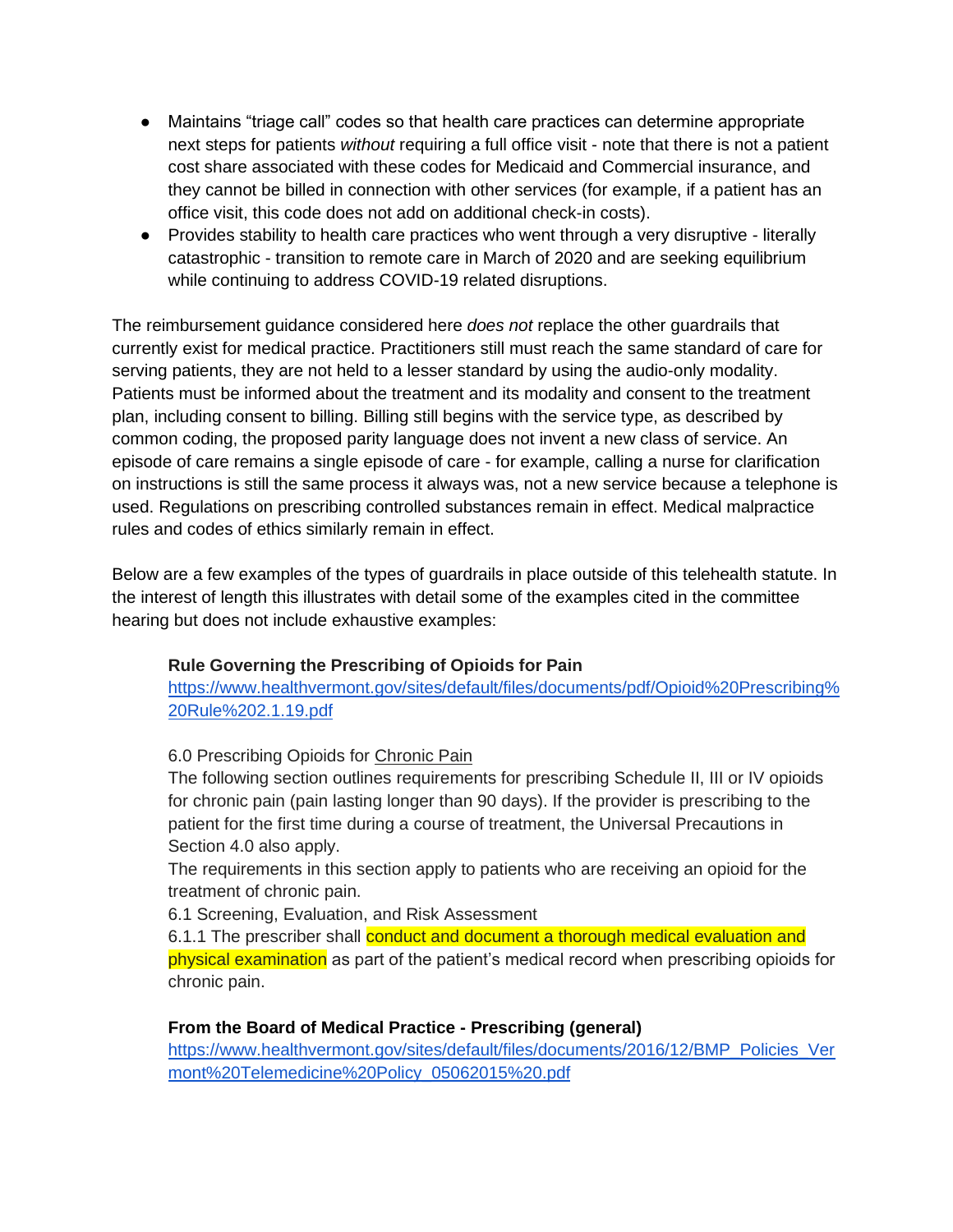Telemedicine technologies, where prescribing may be contemplated, must implement measures to uphold patient safety in the absence of traditional physical examination. Such measures should guarantee that the identity of the patient and provider is clearly established and that detailed documentation for the clinical evaluation and resulting prescription is both enforced and independently kept. . . The indication, appropriateness, and safety considerations for each telemedicine visit prescription must be evaluated by the physician in accordance with current standards of practice and consequently carry the same professional accountability as prescriptions delivered during an encounter in person. . . .

#### **From the Board of Medical Practice - Patient Relationship**

[https://www.healthvermont.gov/sites/default/files/documents/2016/12/BMP\\_Policies\\_Ver](https://www.healthvermont.gov/sites/default/files/documents/2016/12/BMP_Policies_Vermont%20Telemedicine%20Policy_05062015%20.pdf) [mont%20Telemedicine%20Policy\\_05062015%20.pdf](https://www.healthvermont.gov/sites/default/files/documents/2016/12/BMP_Policies_Vermont%20Telemedicine%20Policy_05062015%20.pdf)

For clarity, a physician using telemedicine technologies in the provision of medical services to a patient (whether existing or new) **must take appropriate steps to establish** the physician-patient relationship and conduct all appropriate evaluations and history of the patient consistent with traditional standards of care for the particular patient presentation, and as required by Vermont law. 26 V.S.A. § 1354(a)(33). As such, some situations and patient presentations are appropriate for the utilization of telemedicine technologies as a component of, or in lieu of, in-person provision of medical care, while others are not.

…

. Use of electronic means to provide medical care does not diminish the obligations that arise upon formation of the physician-patient relationship. Vermont law makes it unprofessional conduct to prescribe or dispense medication, furnish medical services or to provide prescription-only devices without taking necessary steps to verify the patient's identity, establish a documented diagnosis through the use of accepted medical practices, and maintain an appropriate record. 26 V.S.A. § 1354(a)(33).

#### **Example of a CPT Code for a New Patient:**

99387 - Initial comprehensive preventive medicine evaluation and management of an individual including an age and gender appropriate history, **examination**, counseling/anticipatory guidance/risk factor reduction interventions, and the ordering of laboratory/diagnostic procedures, new patient. [Additional guidance and diagnosis codes cover what is included in the examination depending on patient - for example gynecological exams and relevant normal or abnormal findings].

### **Other Service Code Examples:**

Coding protocols can be difficult. Coding for a mammogram is complicated and has entire manuals dedicated to it. Similarly, there is detailed, and expanding, guidance around the range of options for delivering test and laboratory results in a timely fashion to patients. The clearest answer to Sen. Hardy's question is the one delivered in the